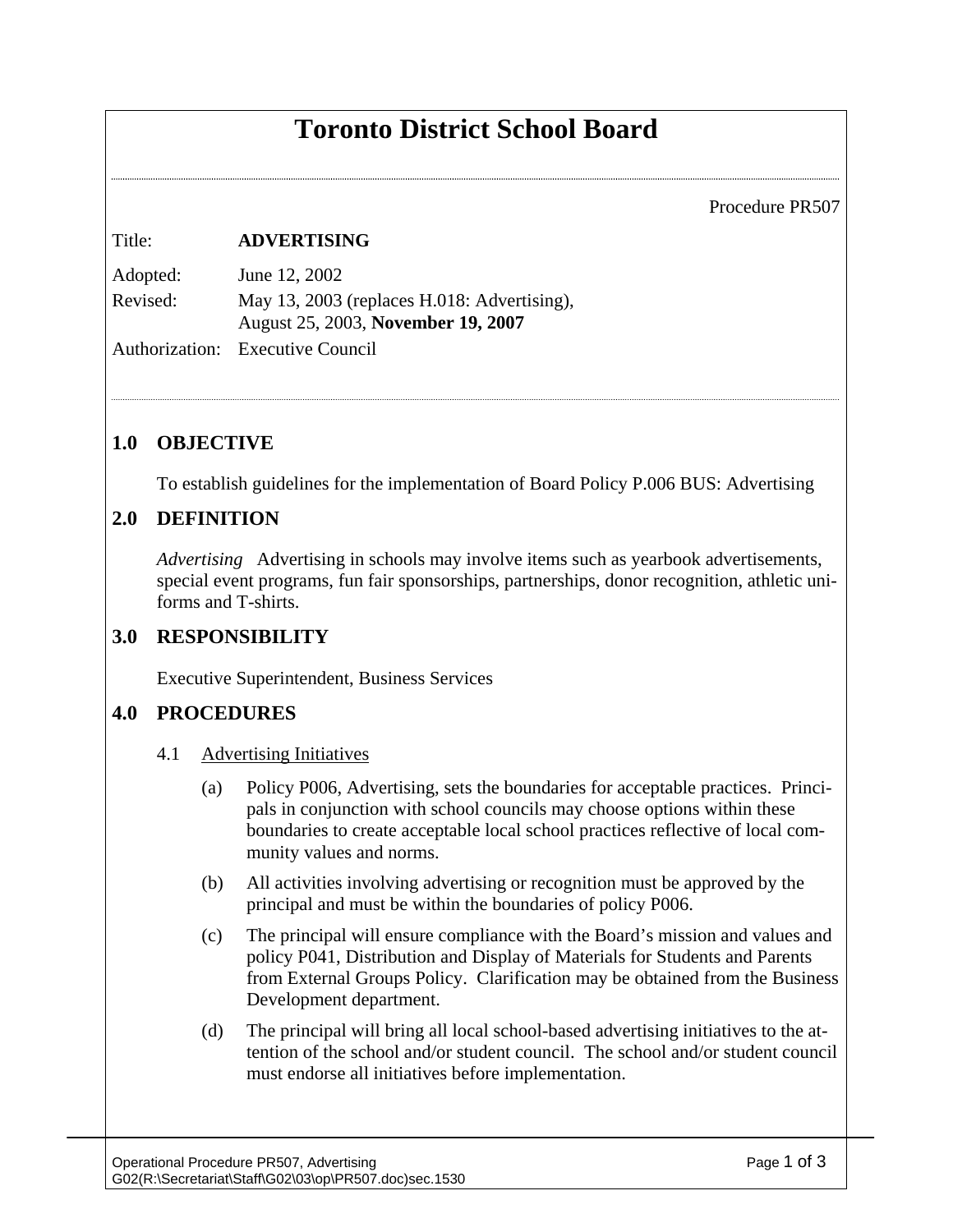- (e) All initiatives must be forwarded to the Business Development department that may:
	- involve more than one schools;
	- have system-wide impact;
	- imply Board endorsement;
	- involve contractual obligations
- (f) The Business Development department will facilitate the systemwide impact evaluation process and advise the school regarding appropriate action.
- (g) Contracts relating to sponsorship, partnership, donor recognition or other forms of advertising may bind the Board. For this reason, all contracts must be reviewed centrally and signed by the Executive Superintendent, Business Services or designate. Principals may not sign contracts at the school level.
- (h) The Board may advertise its own centrally approved products and services throughout the system.
- (i) All magazines or periodicals that include advertising, produced by external organizations, must be approved centrally through the Business Development Department.

#### 4.2 Logo Recognition of External Groups

- (a) Commercial logos may not be used in conjunction with the TDSB logo without approval.
- (b) Commercial logos may be displayed in schools for a temporary, time- or eventspecific, period. This may include promoting events like drama festivals, acknowledgement of partnerships, direct marketing and other fundraising activities such as school fun fairs and confectionery sales.
- (c) The size and placement of logos on extra-curricular uniforms shall be in accordance with the Ontario Federation of School Athletic Associations' School Uniform Policy (see Reference Document), and in circumstances not covered by OFSAA's policy, the school principal shall decide.

#### 4.3 Business Opportunities

- (a) From time to time schools may be presented with opportunities to distribute product samples or information in return for a financial or an in-kind donation. Such arrangements, whether couched as a donation or a business opportunity, must be forwarded to the Business Development department for central approval.
- (b) The Business Development department will assess the appropriateness and feasibility of the opportunity and respond promptly to the principal.